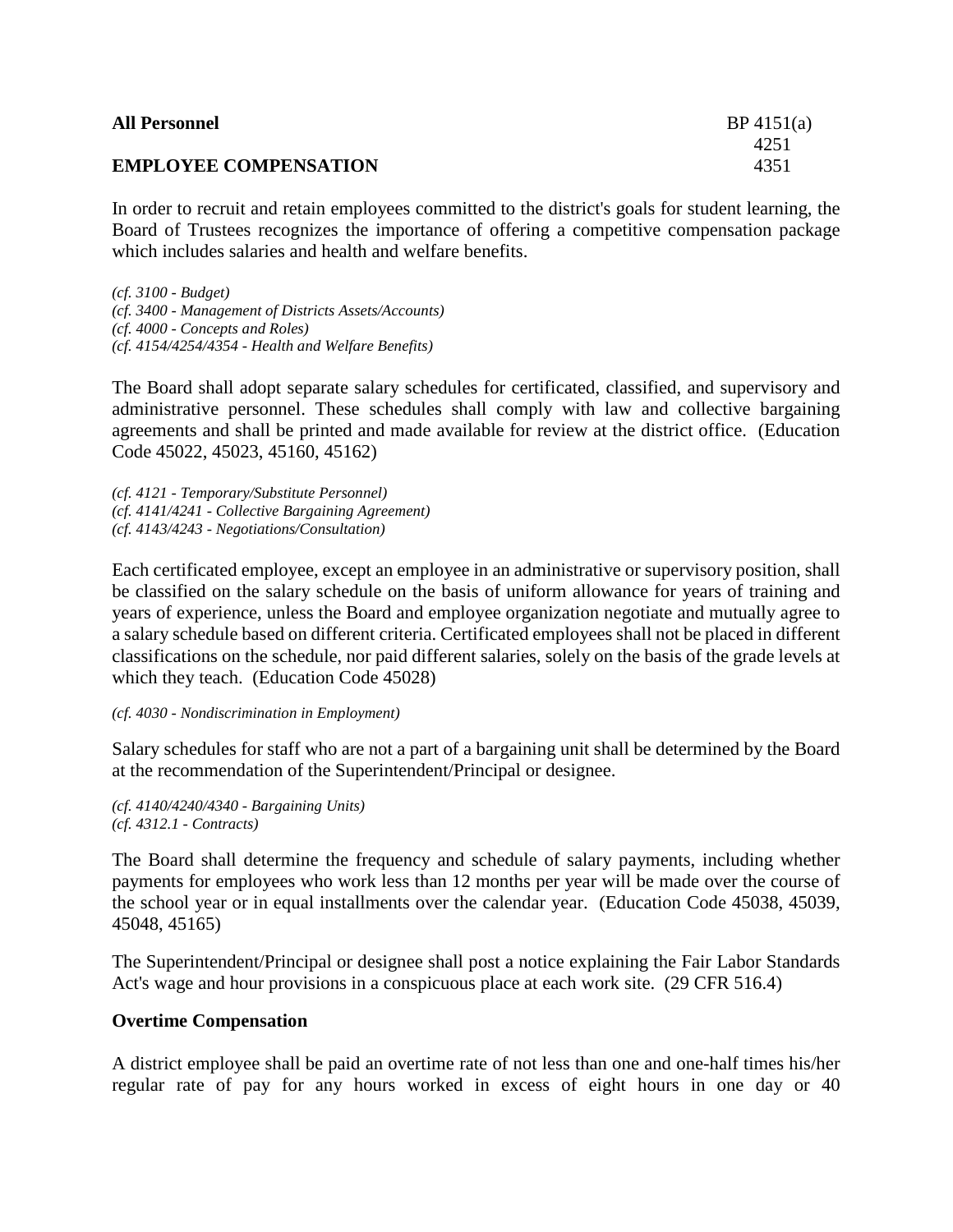BP 4151(b) 4251 4351

## **EMPLOYEE COMPENSATION** (continued)

hours in one work week. However, employees shall be exempt from overtime rules if they are employed as teachers or school administrators or if they qualify as being employed in an executive, administrative, or professional capacity and are paid a fixed salary at or above the salary level established by federal regulations. (Labor Code 510; 29 USC 213; 29 CFR 541.0-541.710, 553.27, 553.32)

When authorized in a collective bargaining agreement or other agreement between the district and employees, an employee may take compensatory time off in lieu of overtime compensation, provided he/she has not accrued compensatory time in excess of the limits specified in 29 USC 207. An employee who has requested the use of compensatory time shall be allowed to use such time within a reasonable period after making the request if the use of the compensatory time does not unduly disrupt district operations. (29 USC 207; 29 CFR 553.20-553.25)

For each nonexempt employee, the Superintendent/Principal or designee shall maintain records on the employee's wages, hours, and other information specified in 29 CFR 516.5-516.6.

*(cf. 3580 - District Records) (cf. 4112.6/4212.6/4312.6 - Personnel Files)*

*Legal Reference: (see next page)*